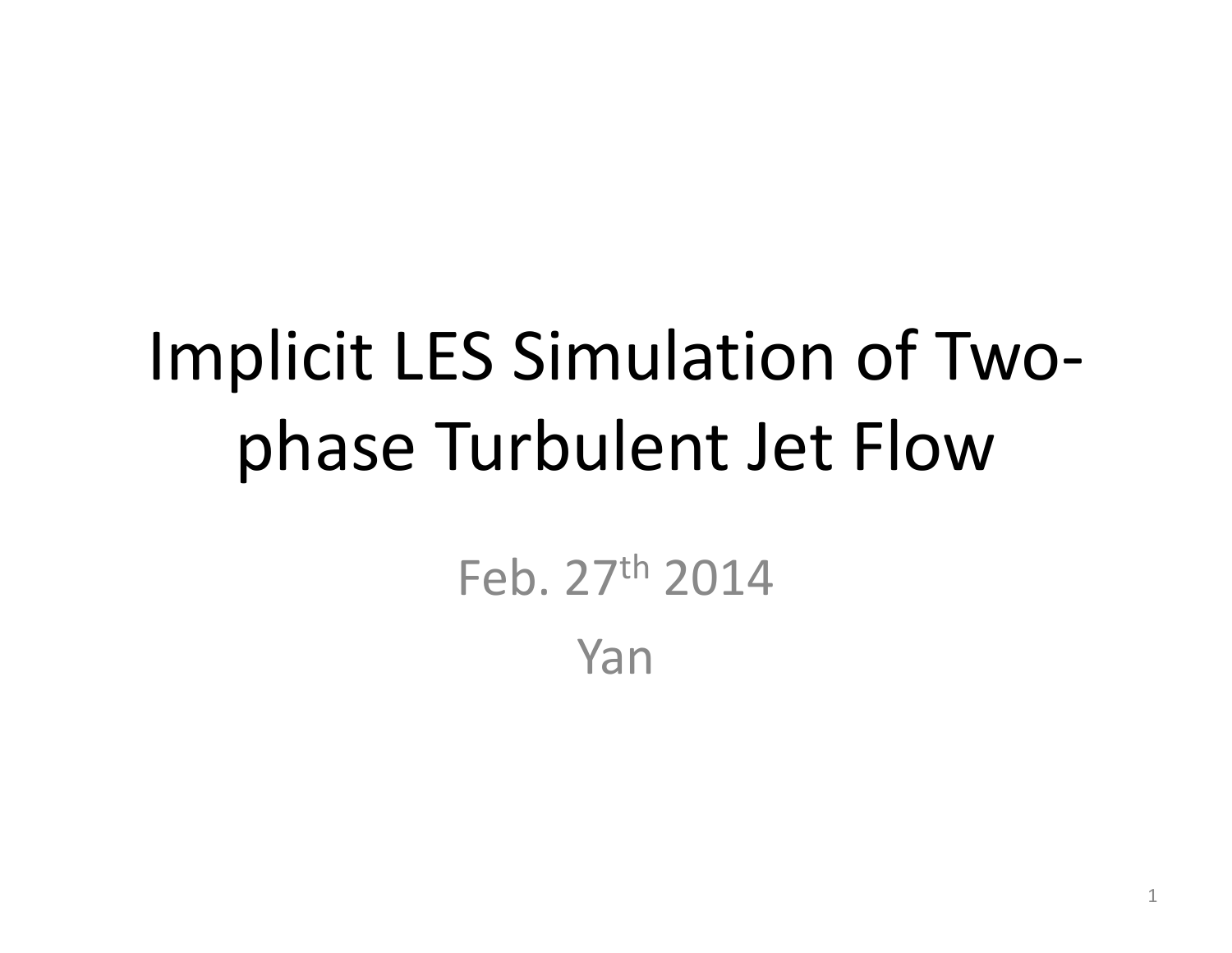# Studied Problems

- Implicit LES simulation on 2D mesh with radius
	- = $=$  N-jet-diameters, for N = 3,5,7
		- –VOF Multiphase Model
		- $\mathcal{L}_{\mathcal{A}}$  , and the set of  $\mathcal{L}_{\mathcal{A}}$ CLSVOF Multiphase Model

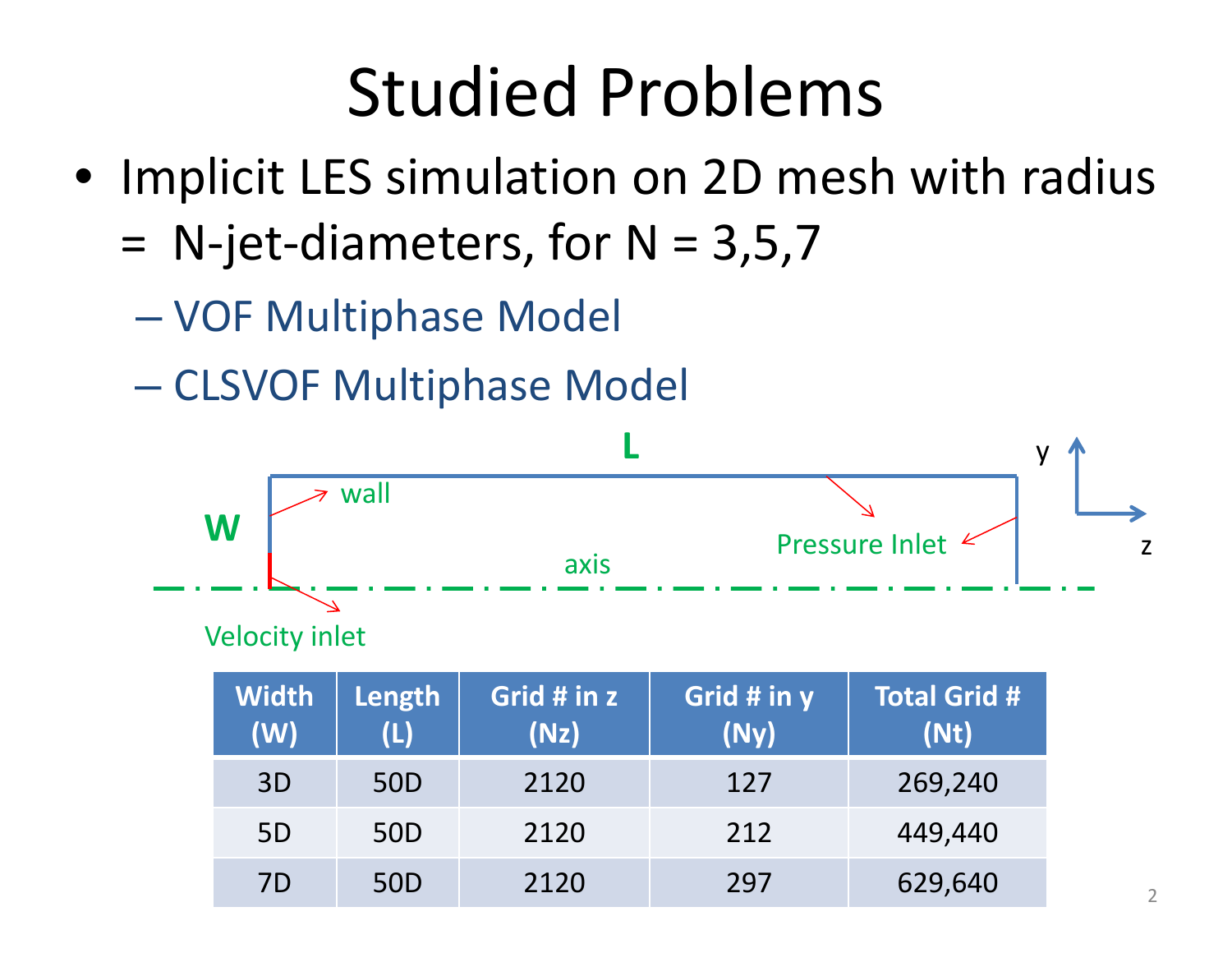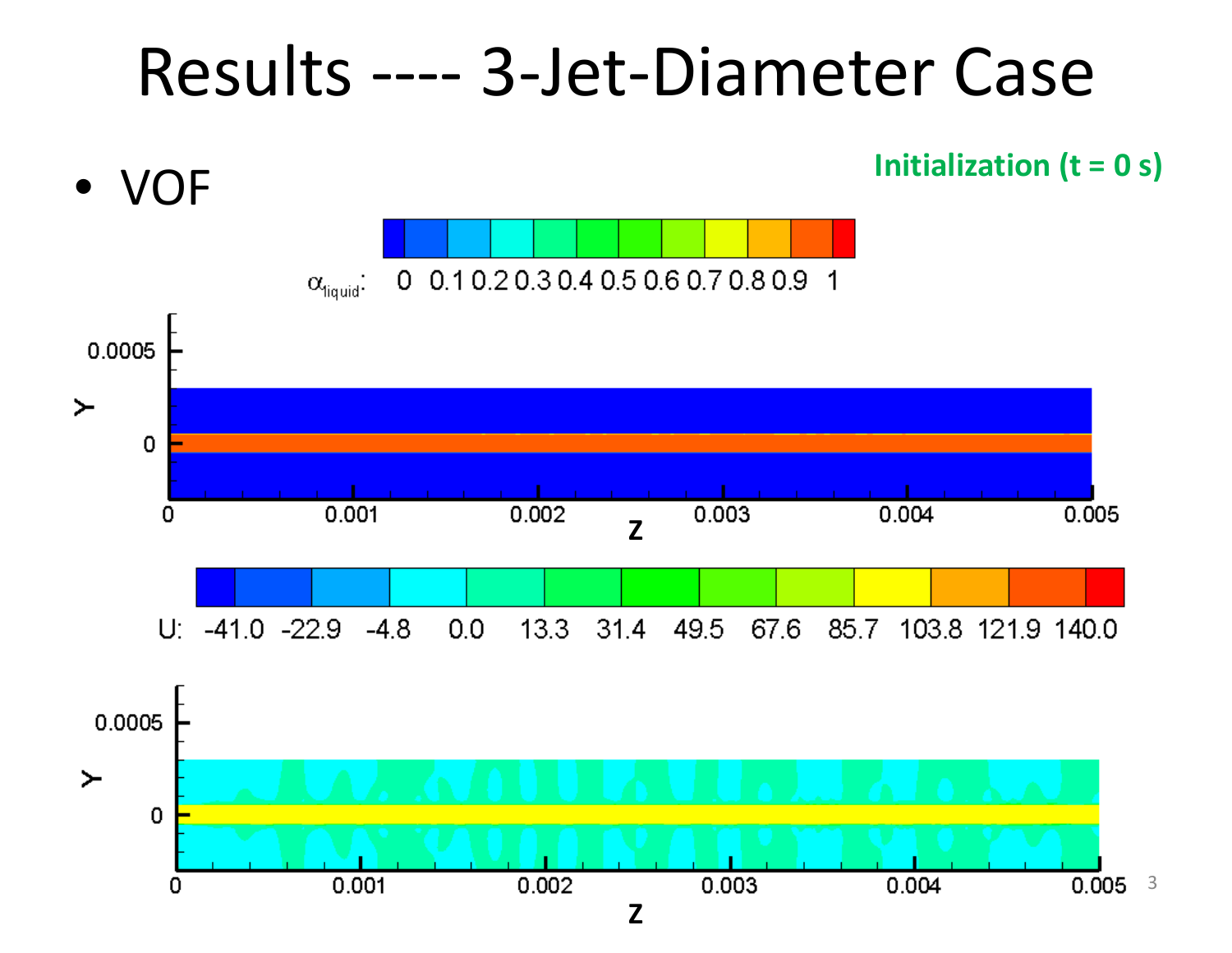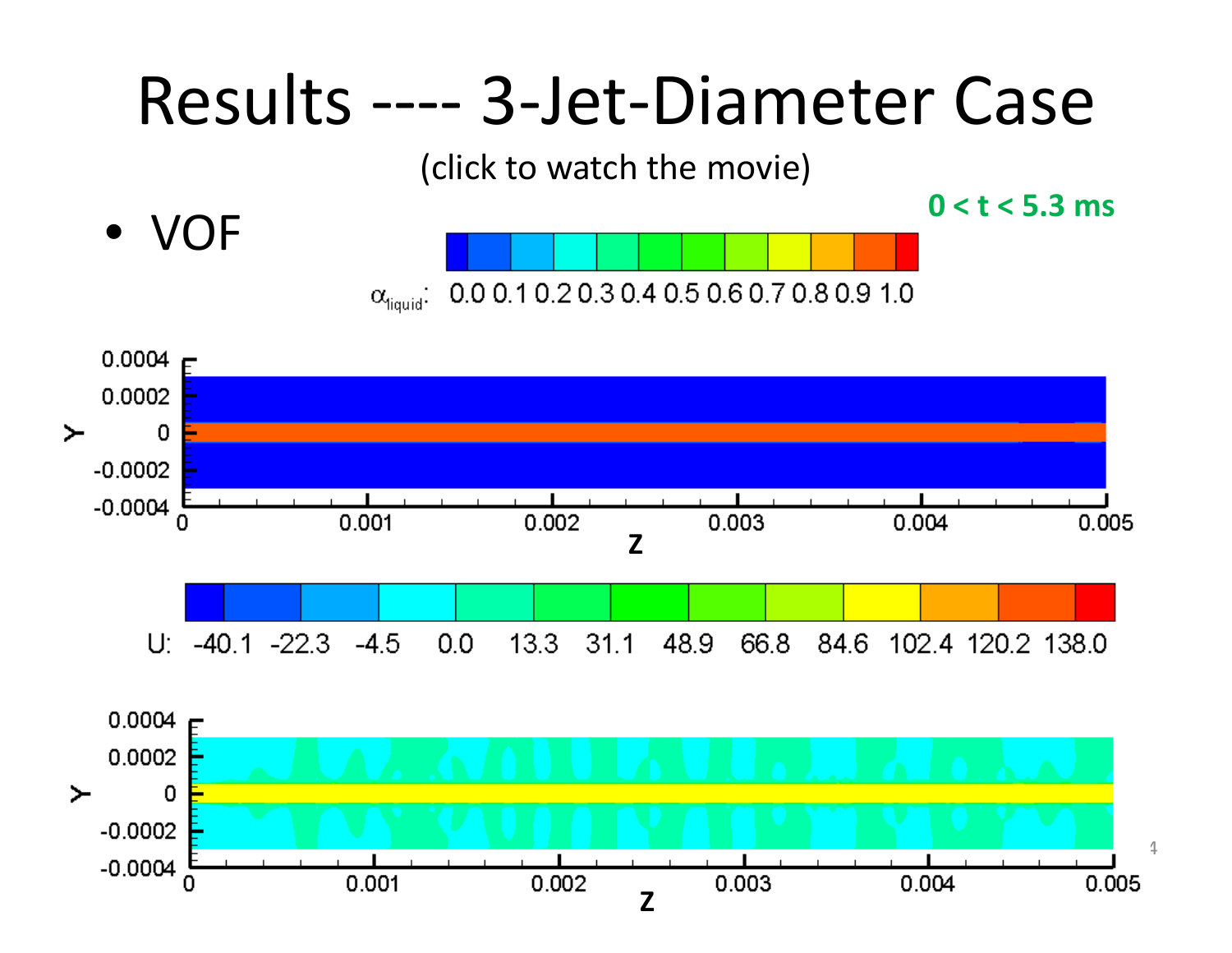### Results ---- 3-Jet-Diameter Case

#### (click to watch the movie)

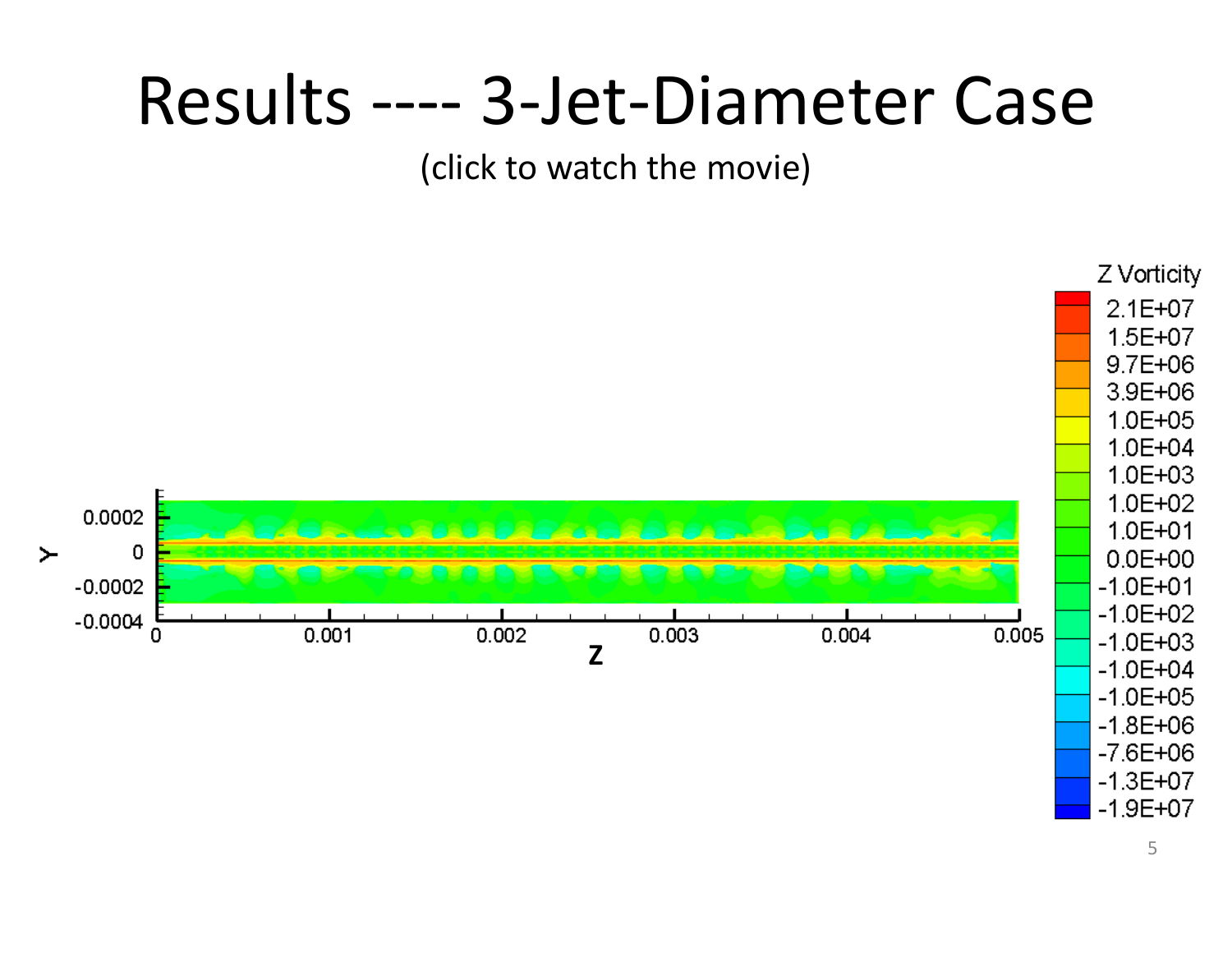#### Results ‐‐‐‐ 3‐Jet‐Diameter Case • VOF**t <sup>=</sup> 5.3 ms** 0 0.1 0.2 0.3 0.4 0.5 0.6 0.7 0.8 0.9 1  $\alpha$ <sub>liquid</sub>:

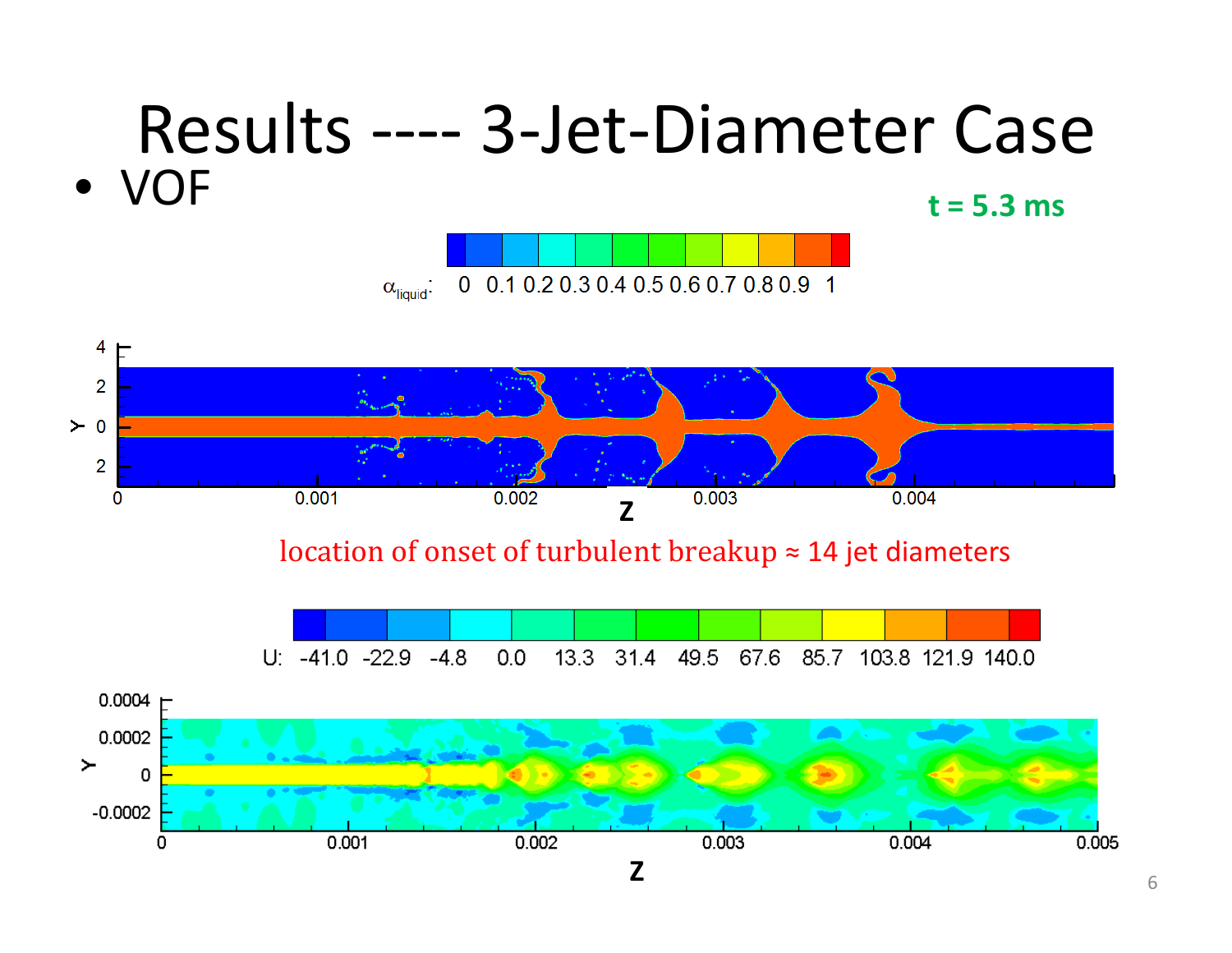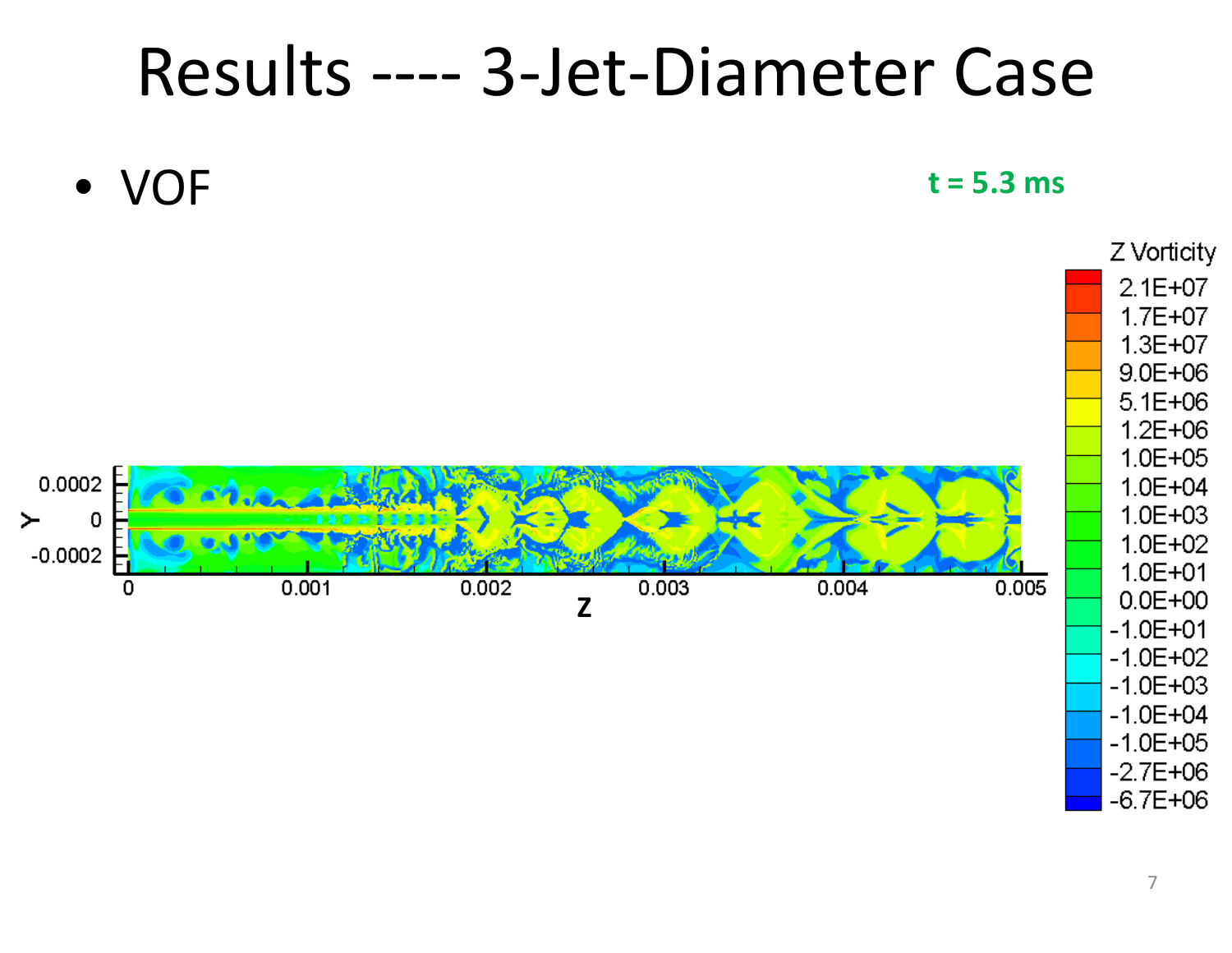

**t <sup>=</sup> 5.3 ms**

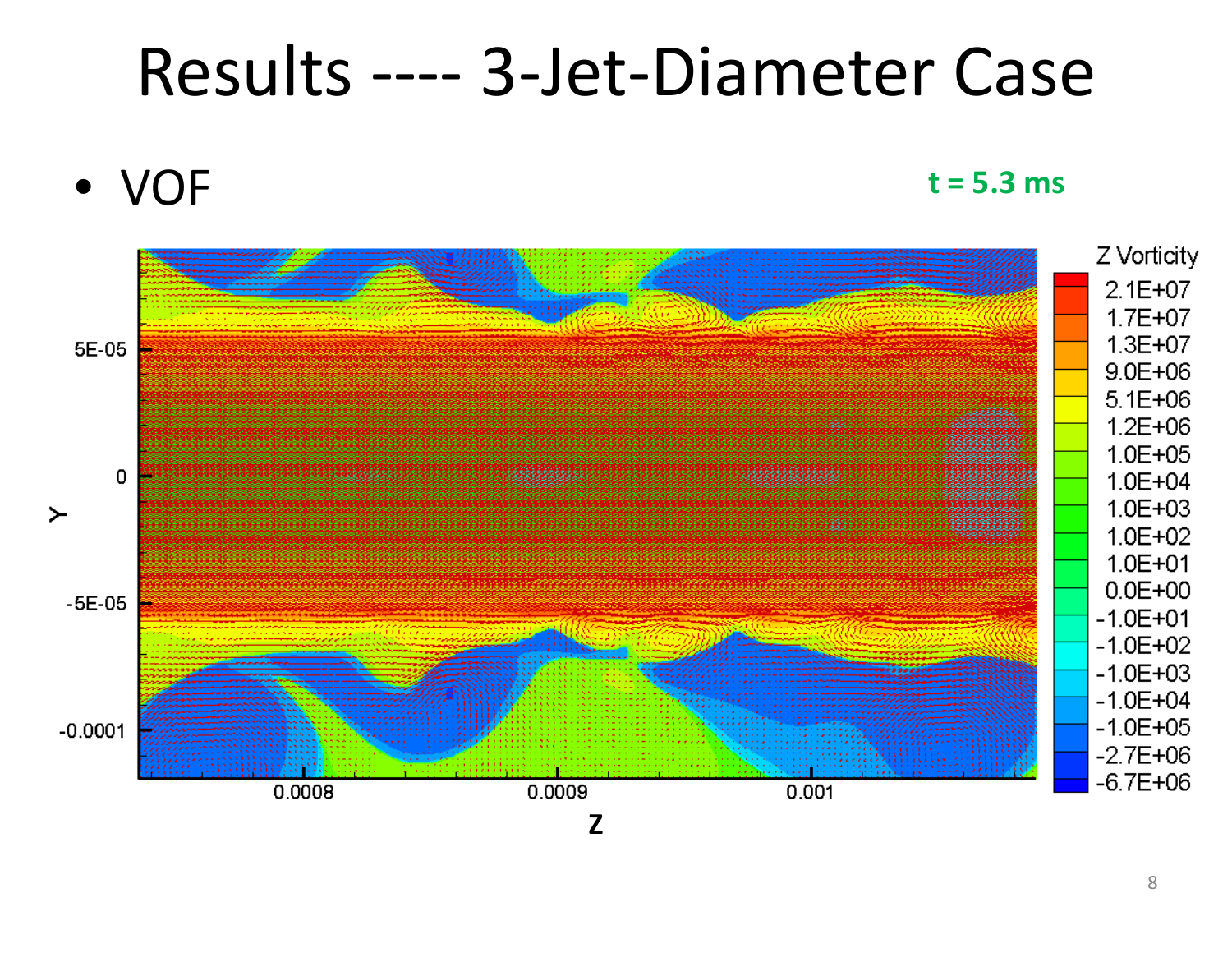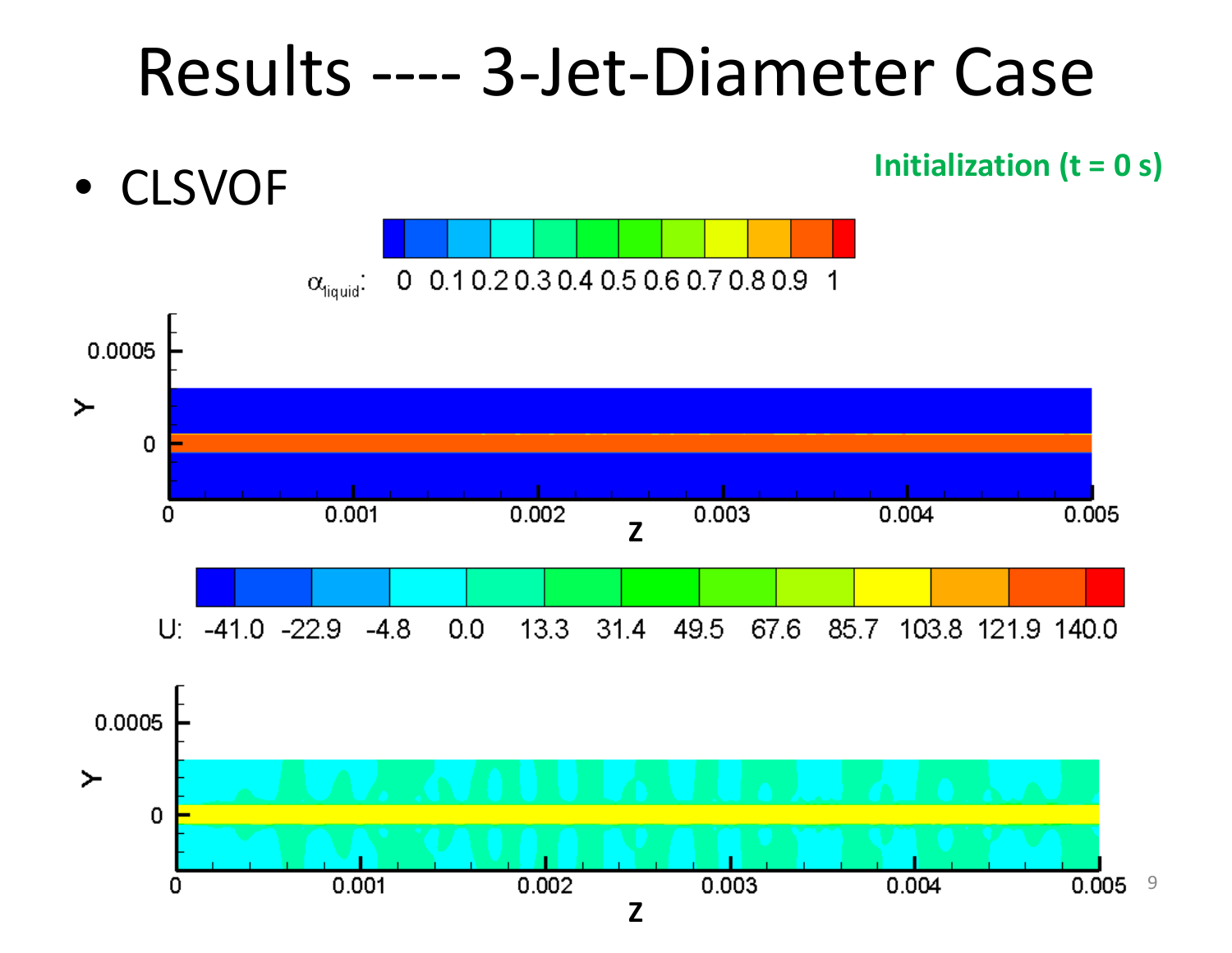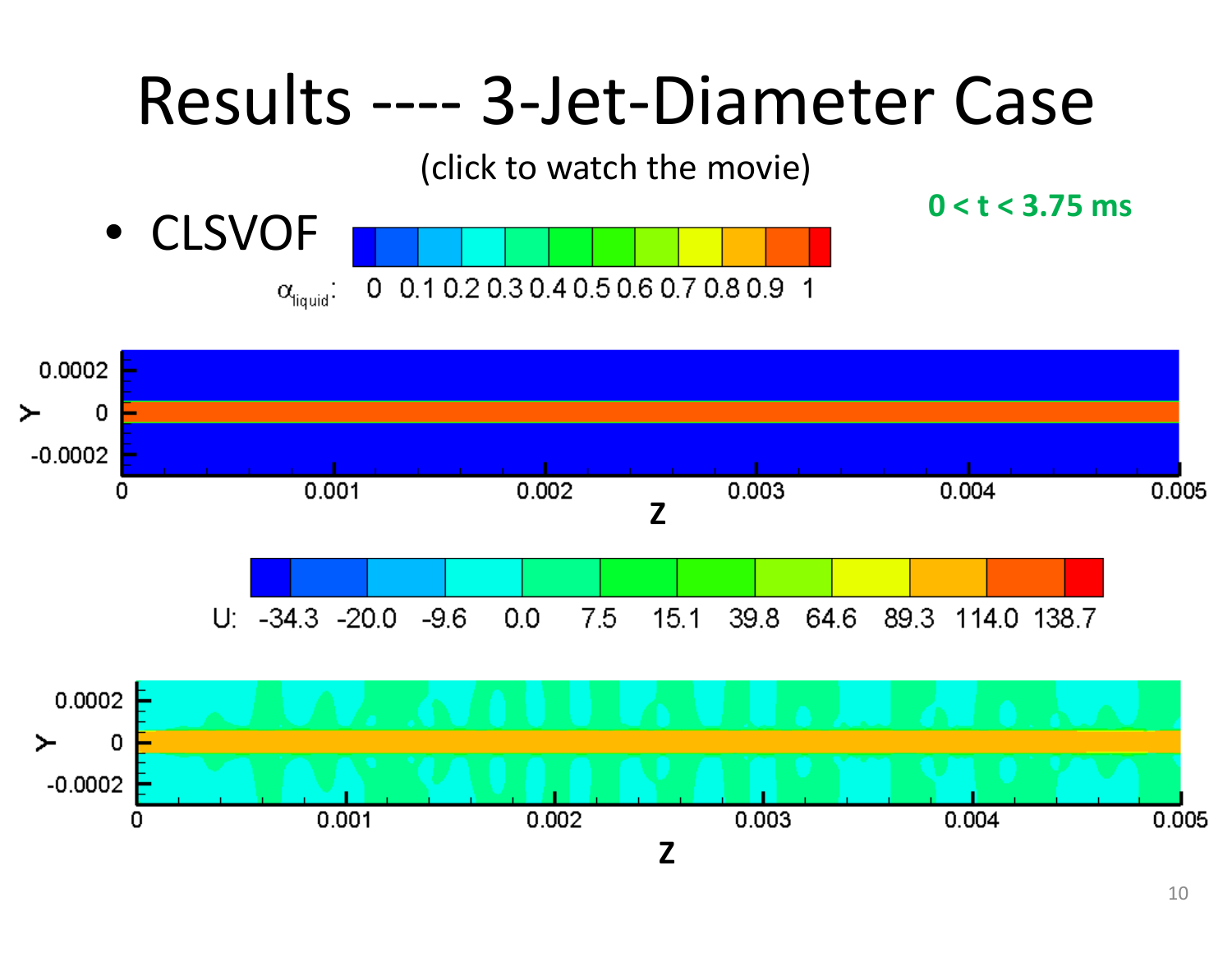## Results ---- 3-Jet-Diameter Case

(click to watch the movie)

• CLSVOF



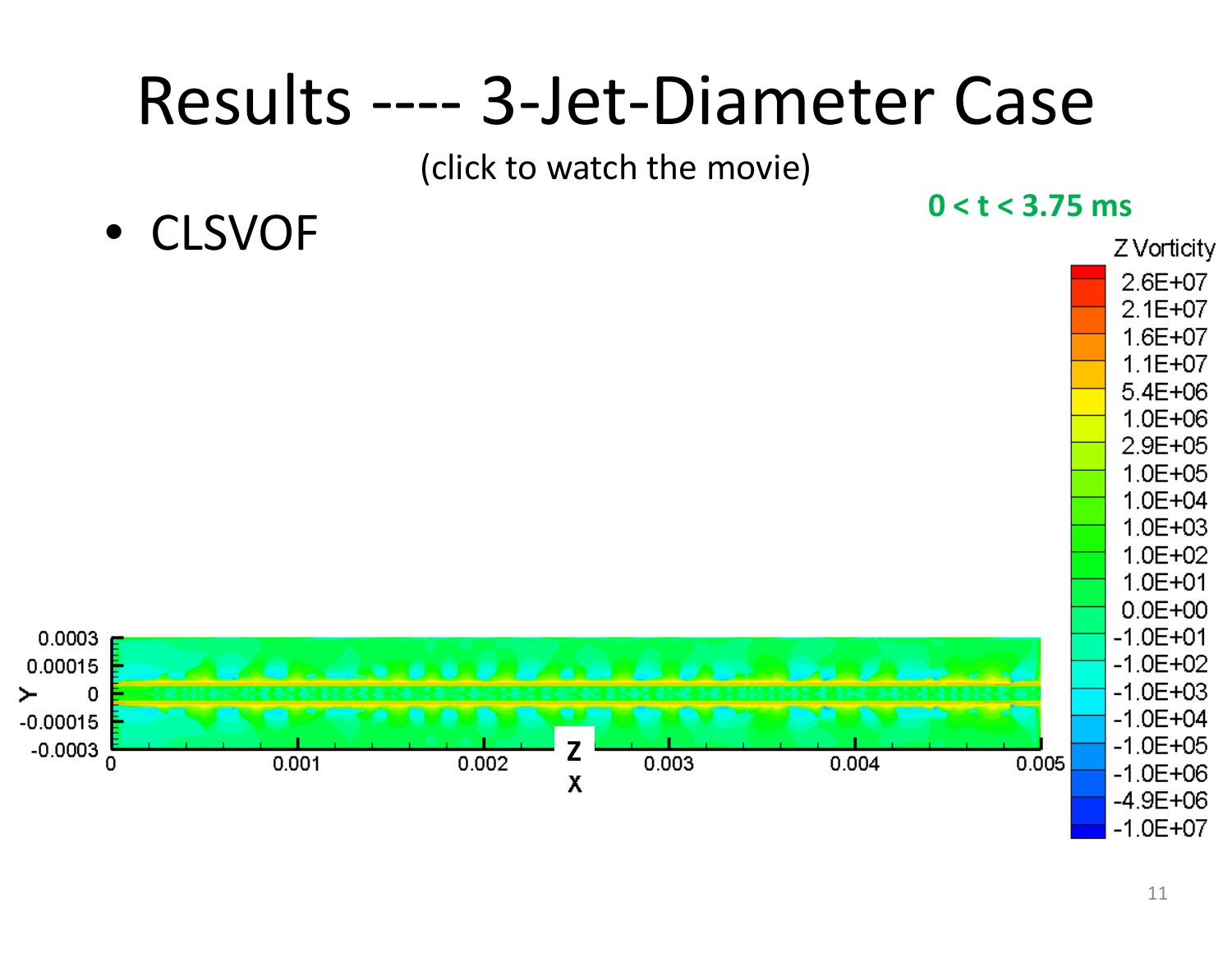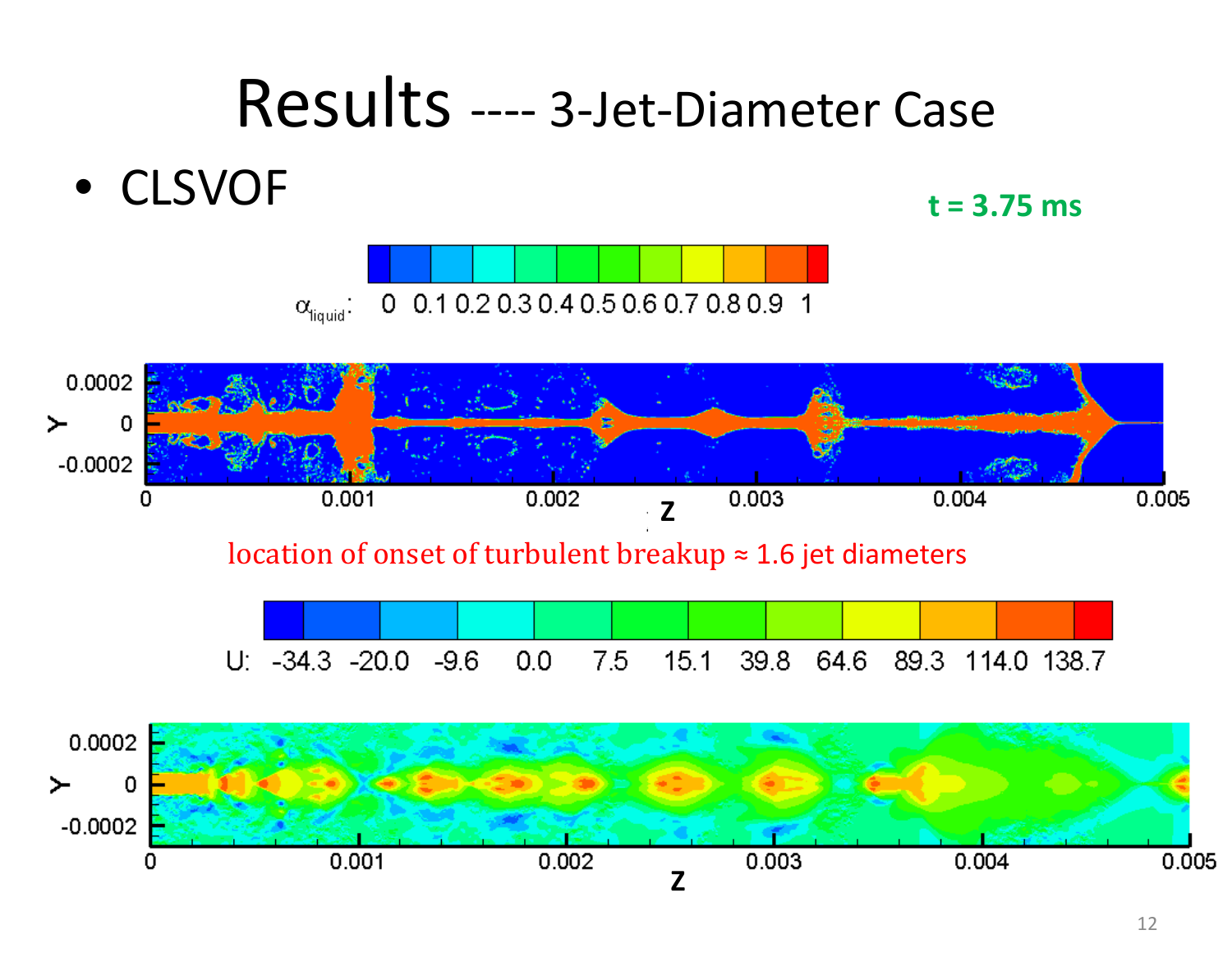• CLSVOF

#### **t <sup>=</sup> 3.75 ms**

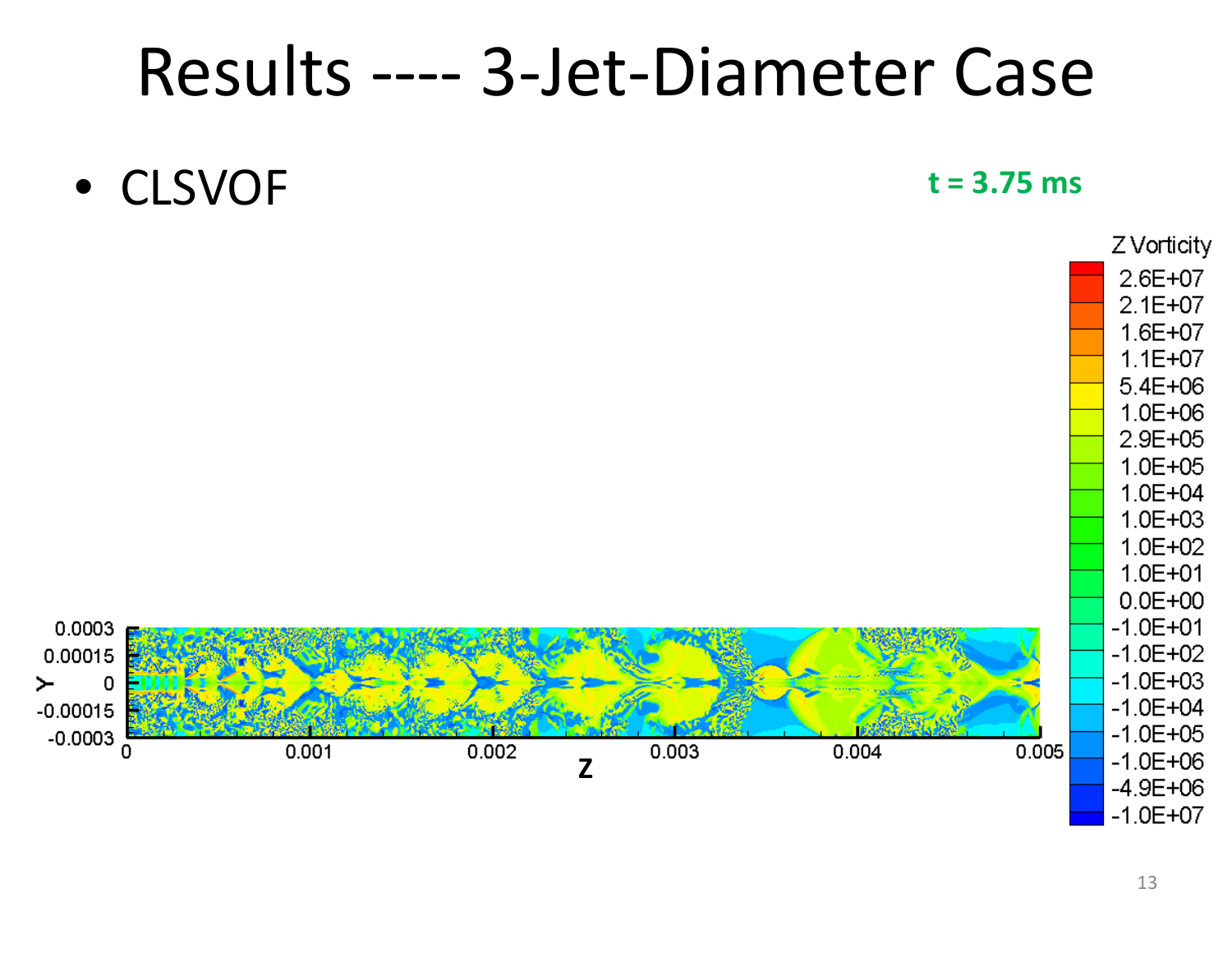• CLSVOF

**t <sup>=</sup> 3.75 ms**

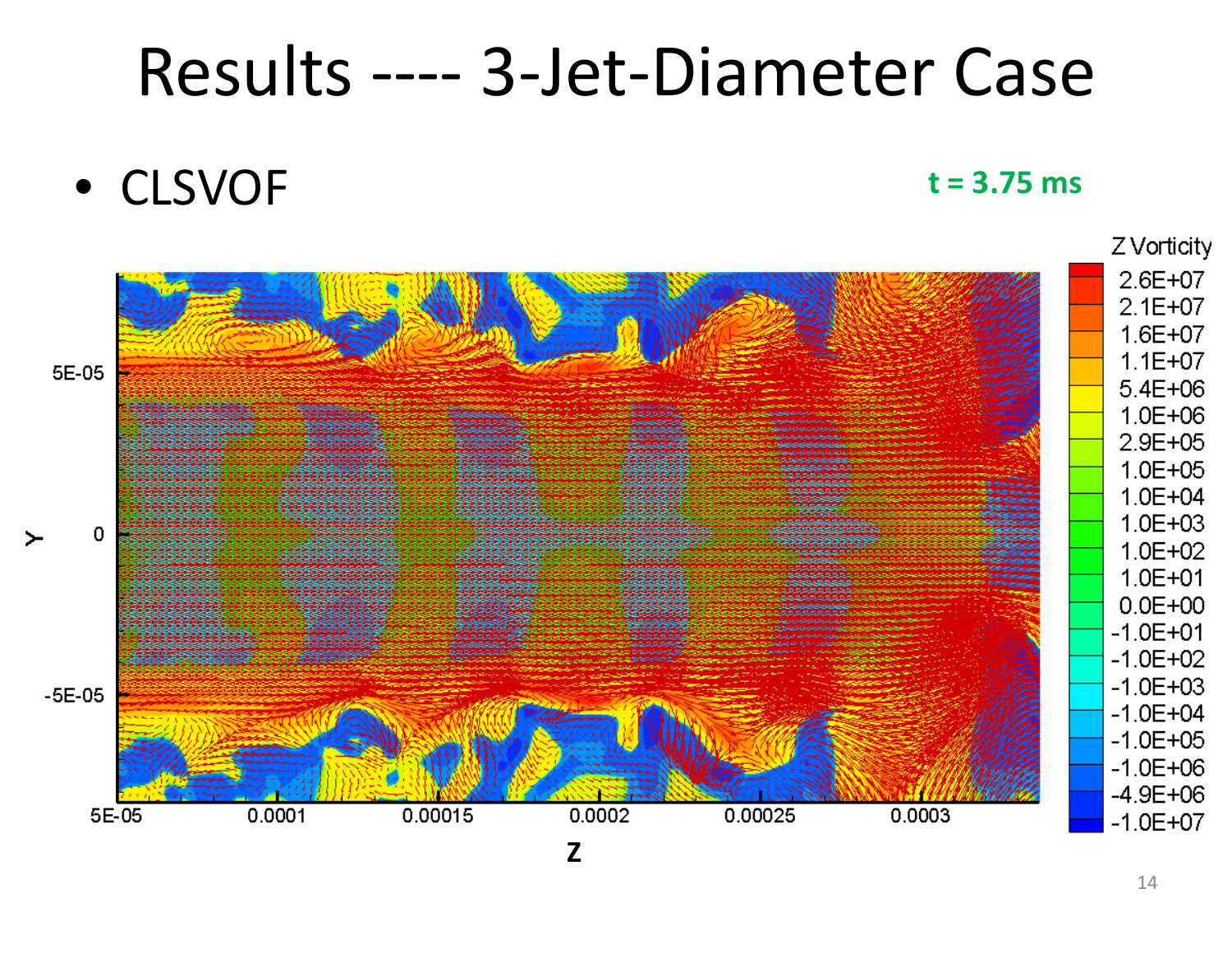### Results ---- 5-Jet-Diameter Case

(click to watch the movie)

 $\bullet$  VOF



 $0 < t < 3$  ms

15

0.0004 0.0002 0  $\geq$  $-0.0002$  $-0.0004$  $-0.0006$  $0.001$  $0.002$  $0.003$  $0.004$  $0.005$ n Z  $U: -41.0 -17.3 -8.0$  $0.0$ 6.5  $30.3$ 54.0 77.8 101.5 125.3 149.0 0.0004 0.0002 0  $\geq$  $-0.0002$  $-0.0004$  $-0.0006$  $0.001$  $0.002$ n  $0.003$ 0.004 0.005

 $\overline{z}$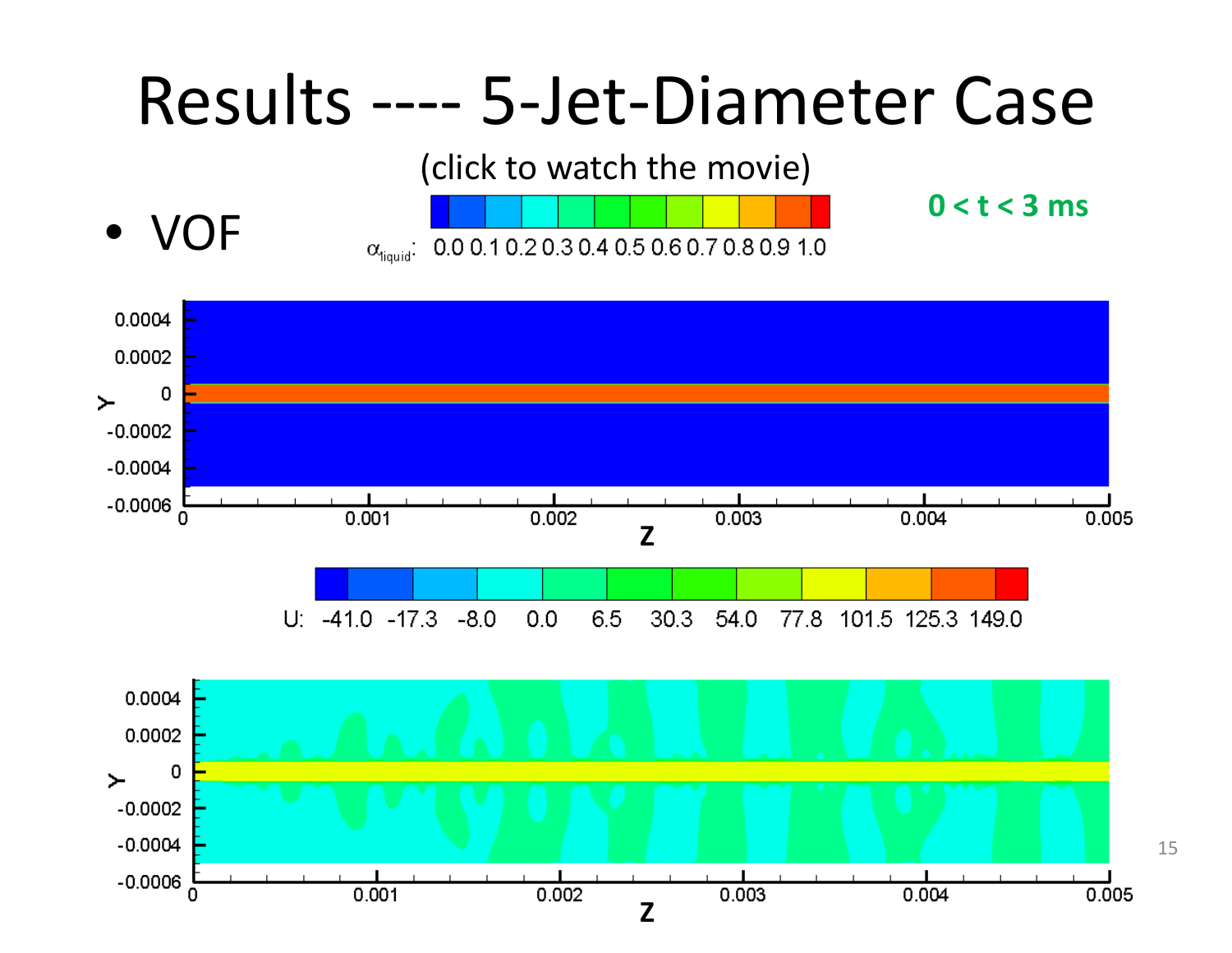#### Results ---- 5-Jet-Diameter Case

#### (click to watch the movie)

 $0 < t < 3$  ms

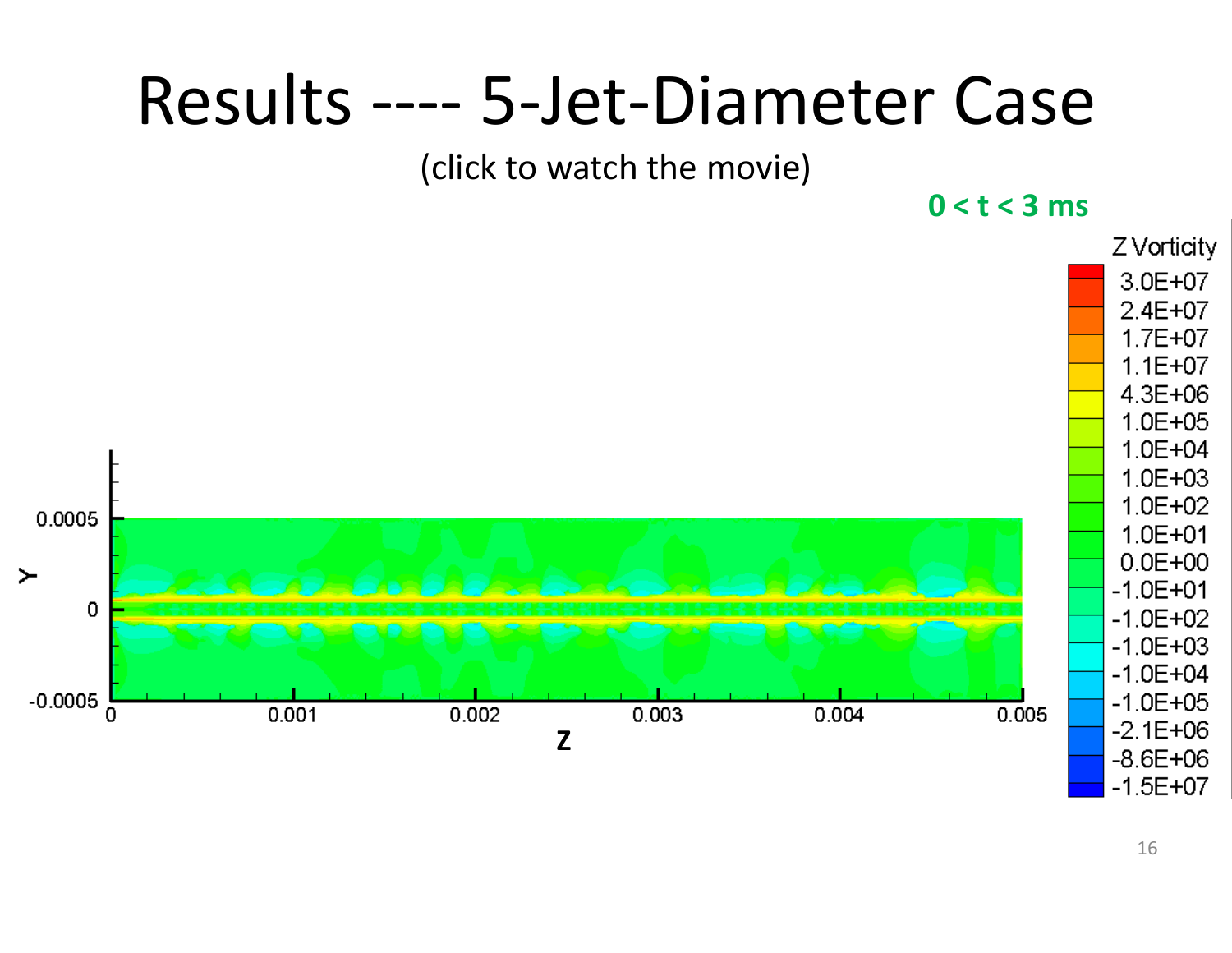• VOF

 $\alpha_{\text{fiauid}}$ ; 0.0 0.1 0.2 0.3 0.4 0.5 0.6 0.7 0.8 0.9 1.0



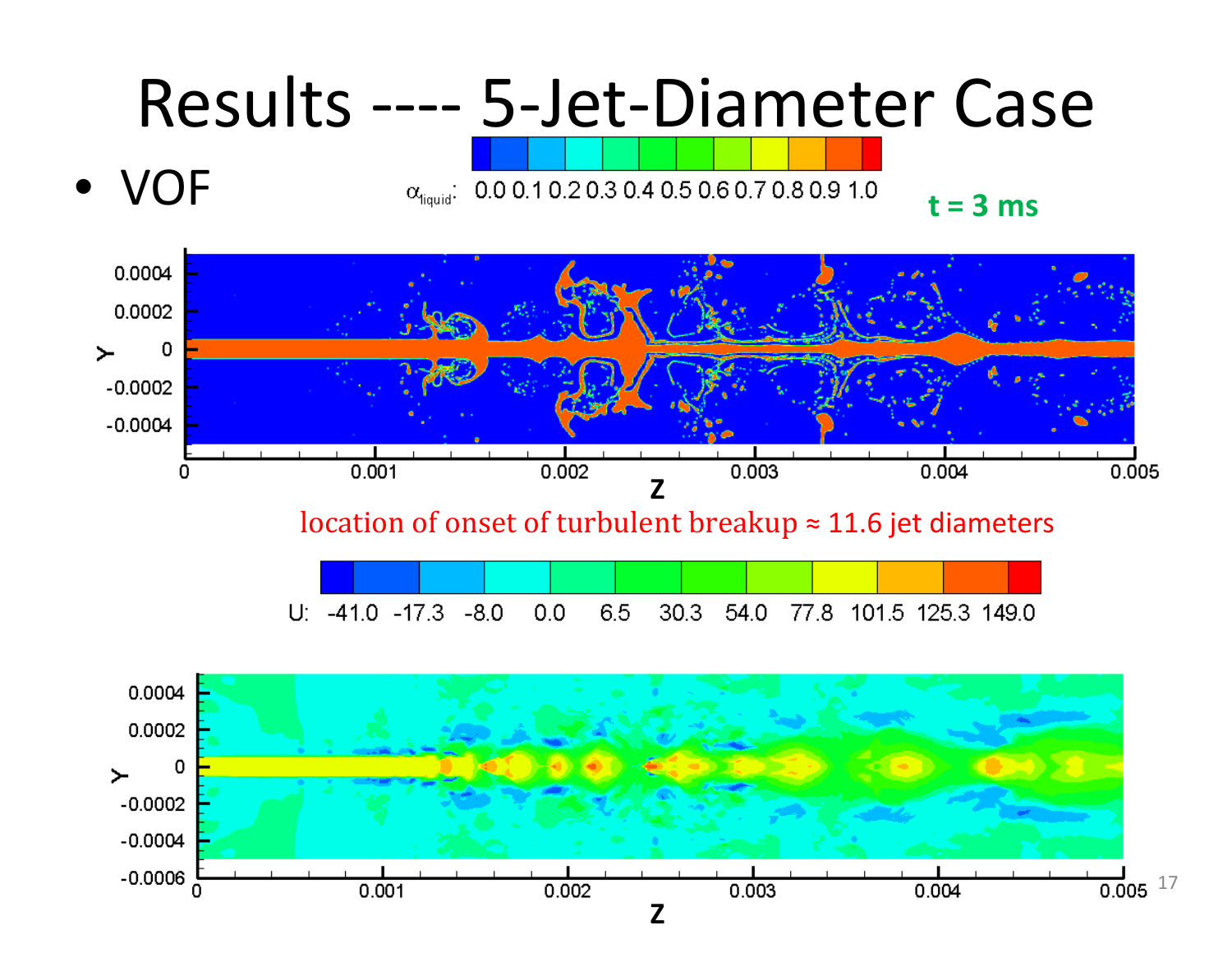• VOF

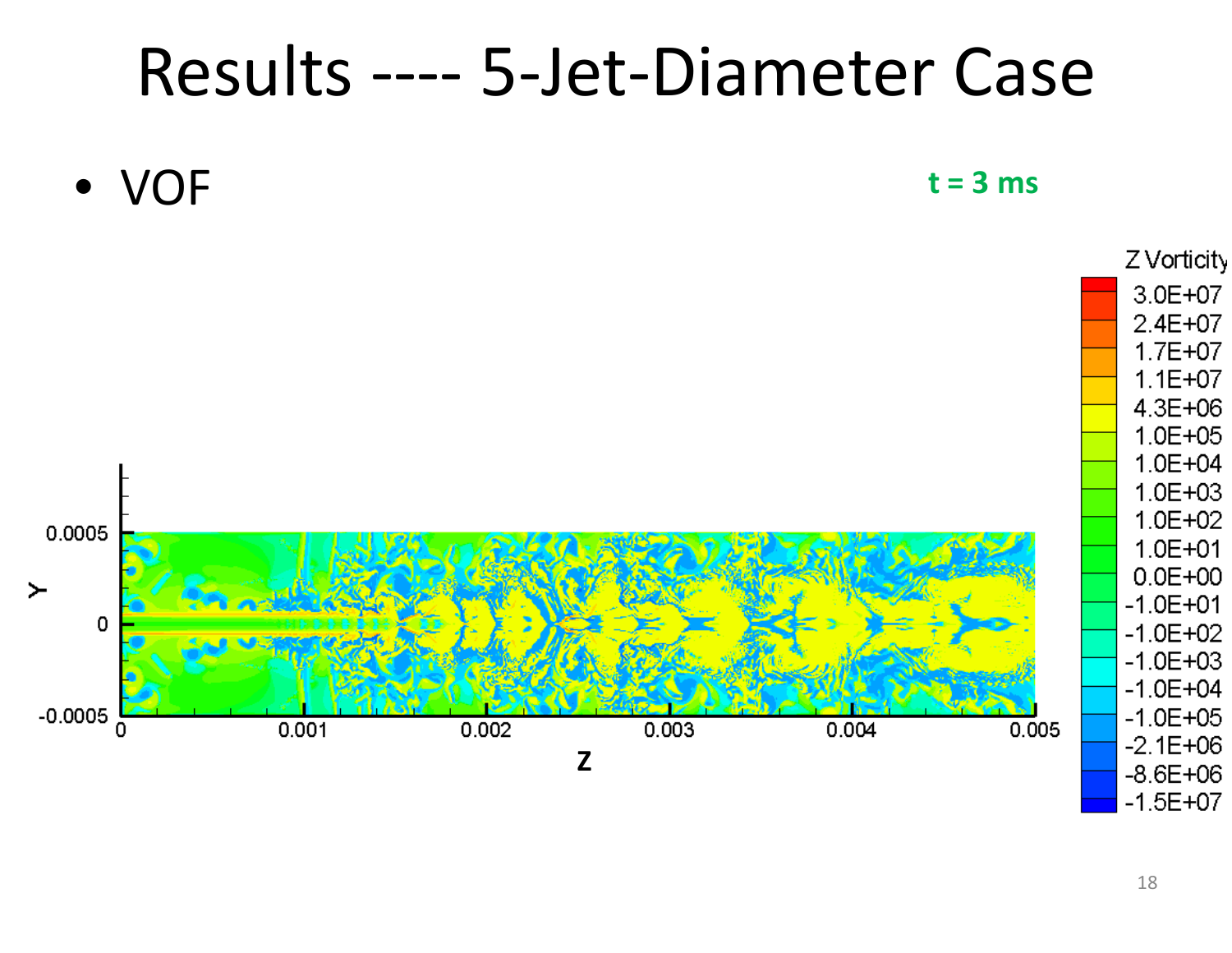• VOF

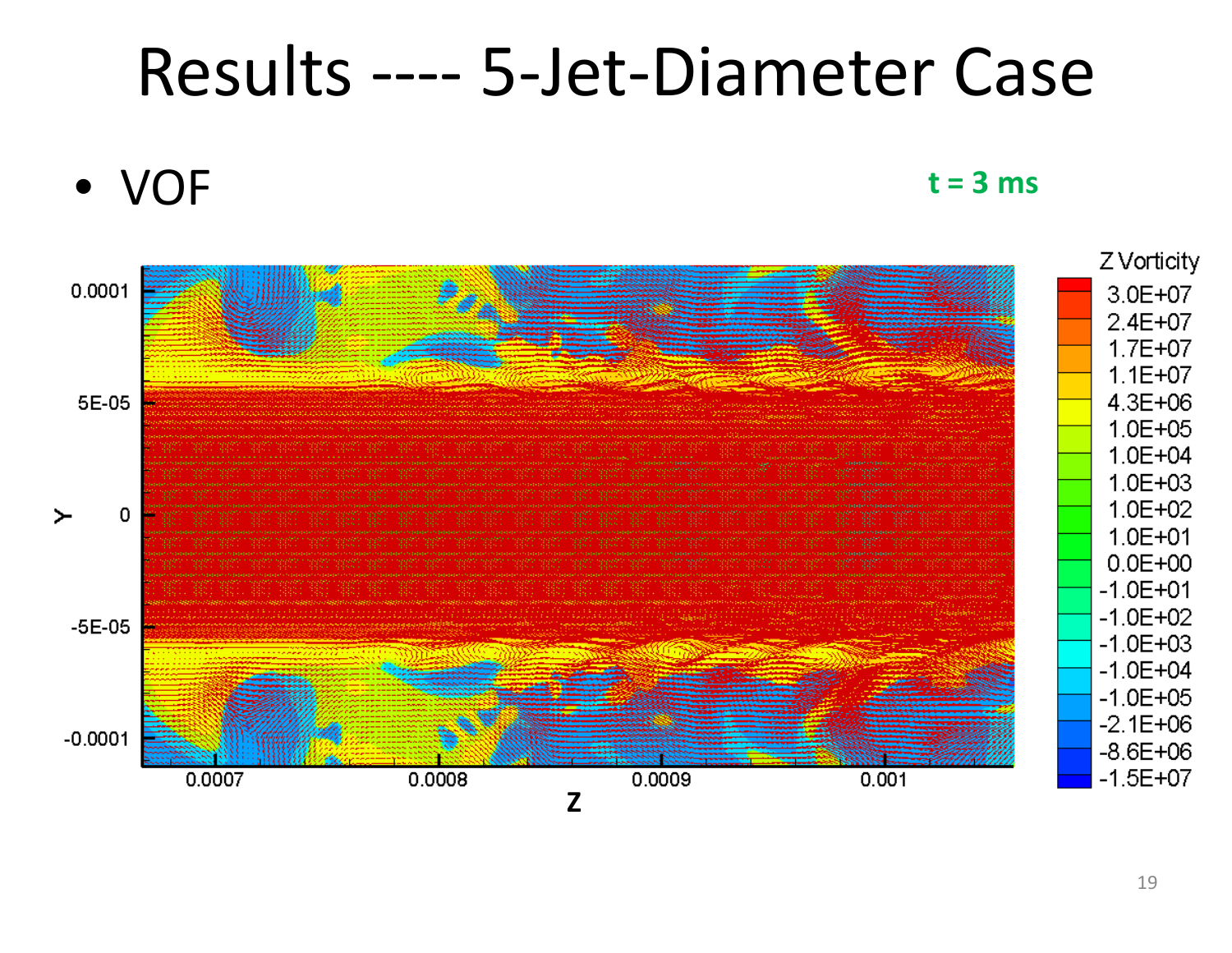![](_page_19_Figure_0.jpeg)

![](_page_19_Figure_1.jpeg)

20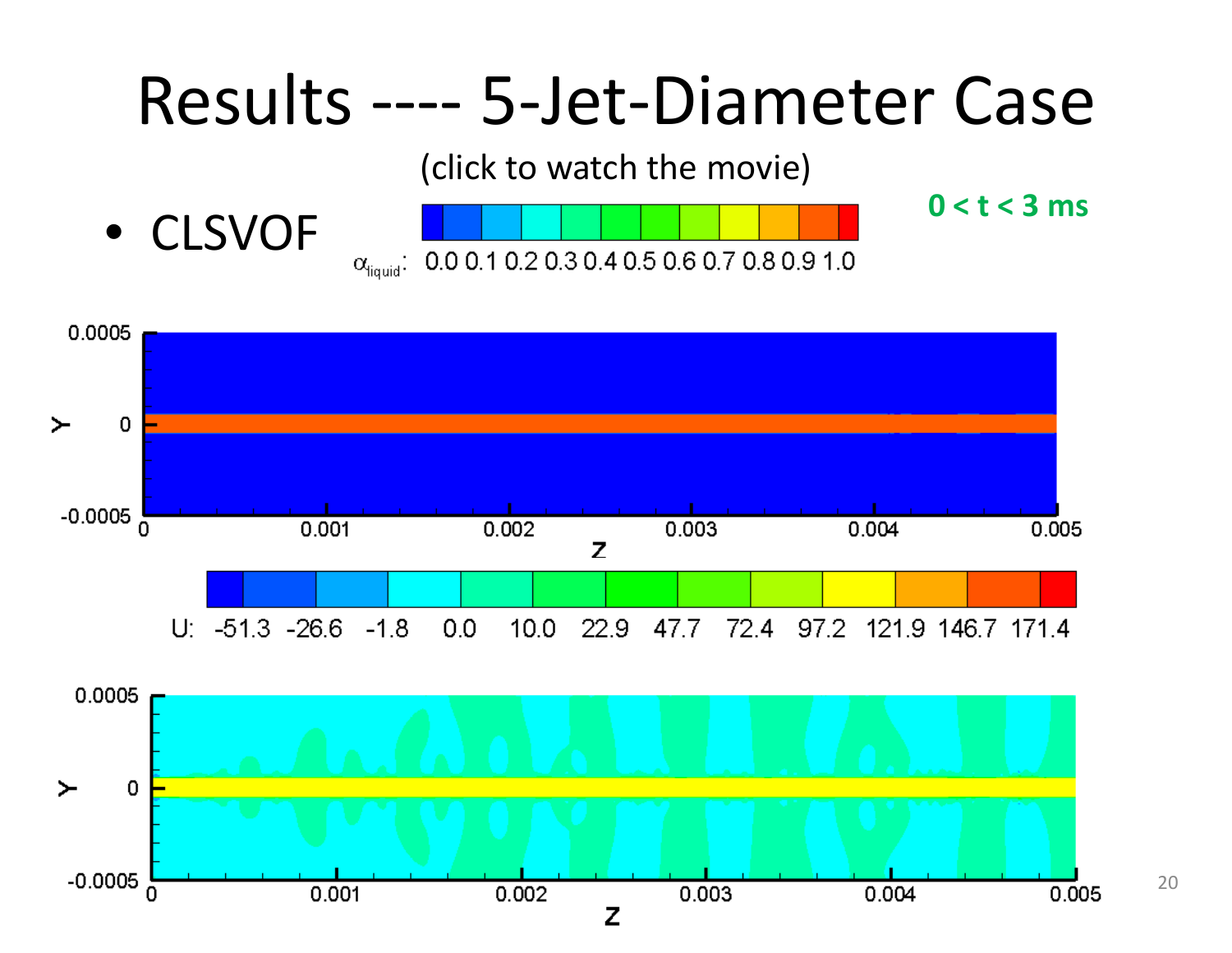#### Results ---- 5-Jet-Diameter Case

![](_page_20_Figure_1.jpeg)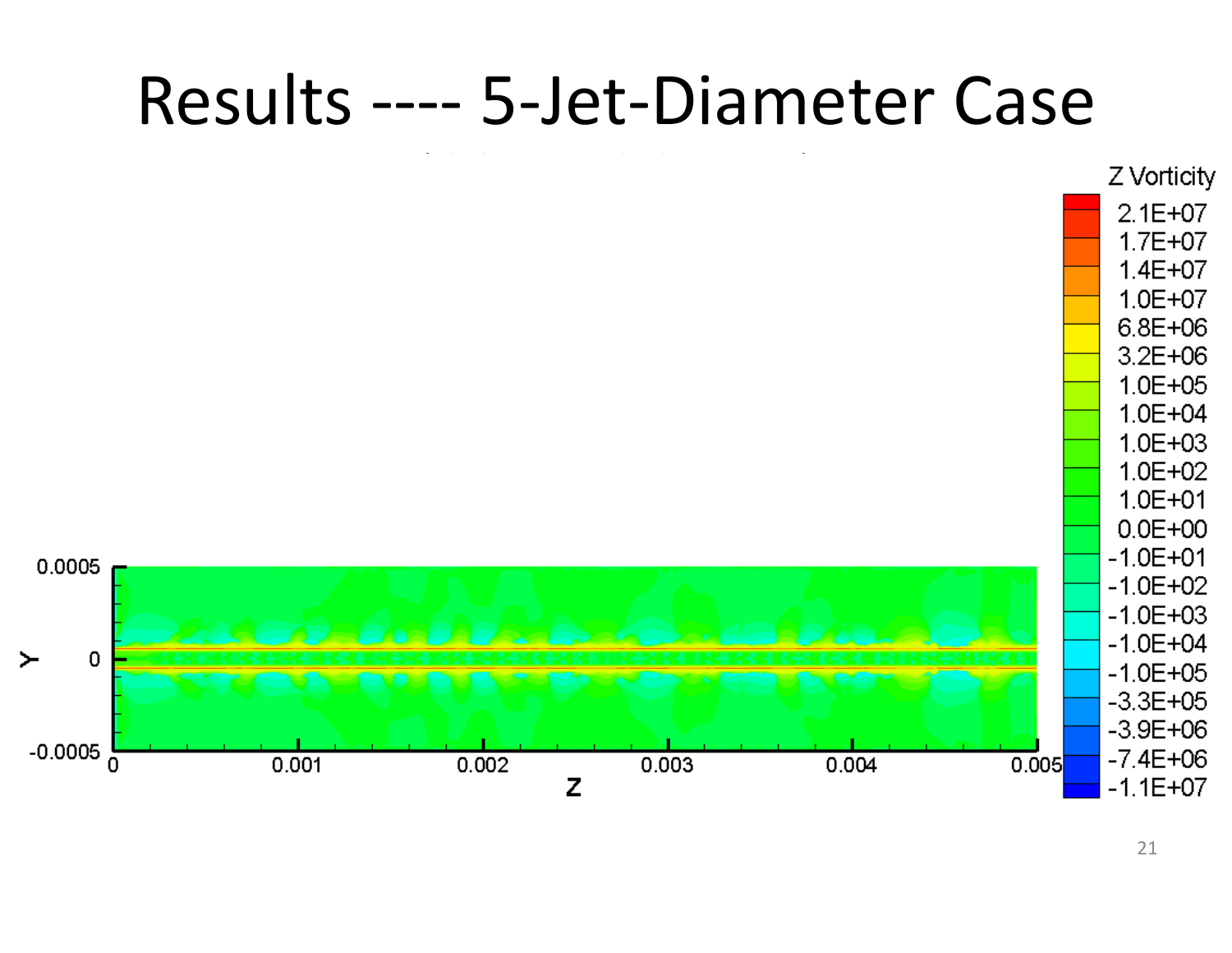• CLSVOF

![](_page_21_Figure_2.jpeg)

**t <sup>=</sup> 3 ms**

![](_page_21_Figure_4.jpeg)

![](_page_21_Figure_5.jpeg)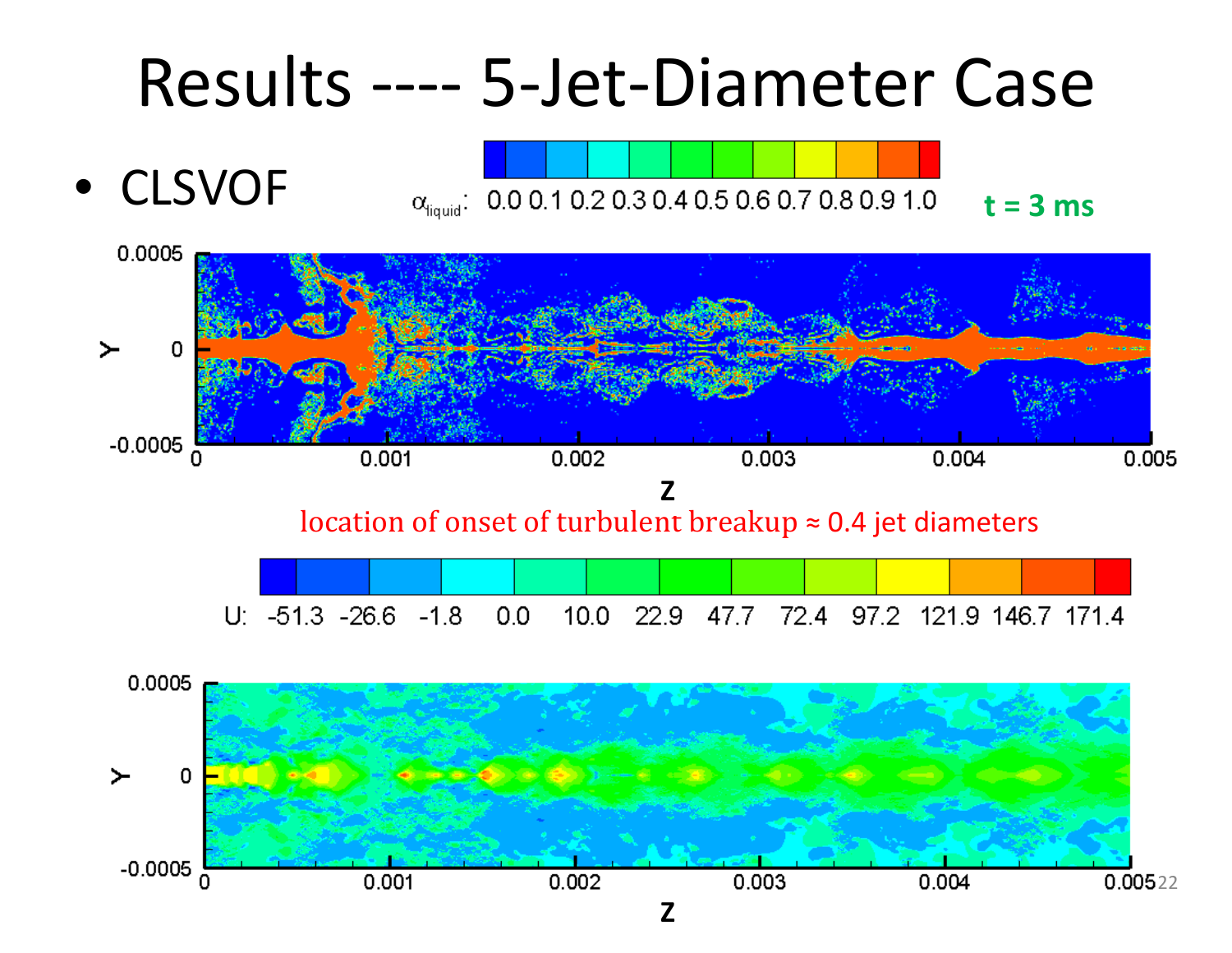• CLSVOF

![](_page_22_Figure_3.jpeg)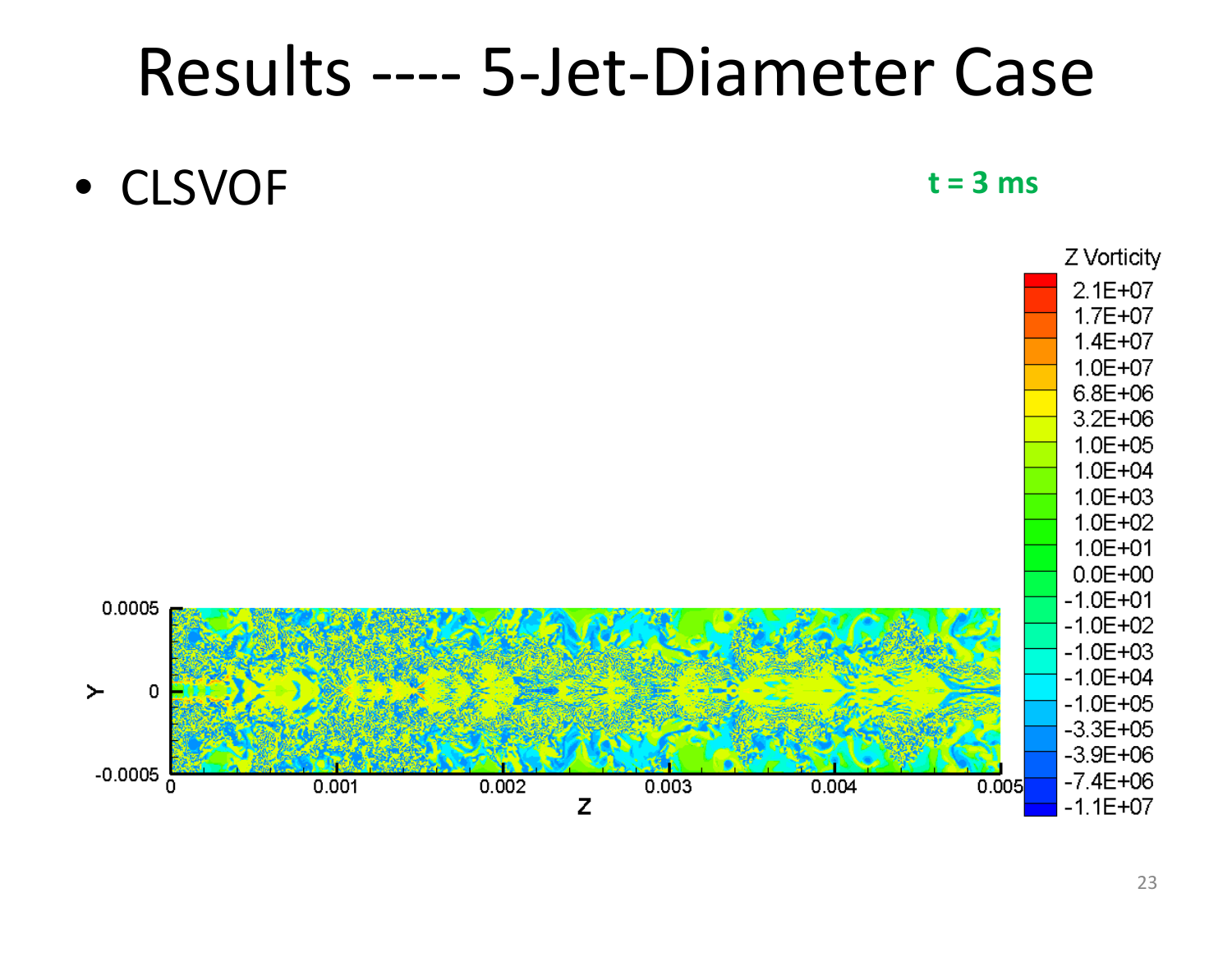• CLSVOF

![](_page_23_Figure_3.jpeg)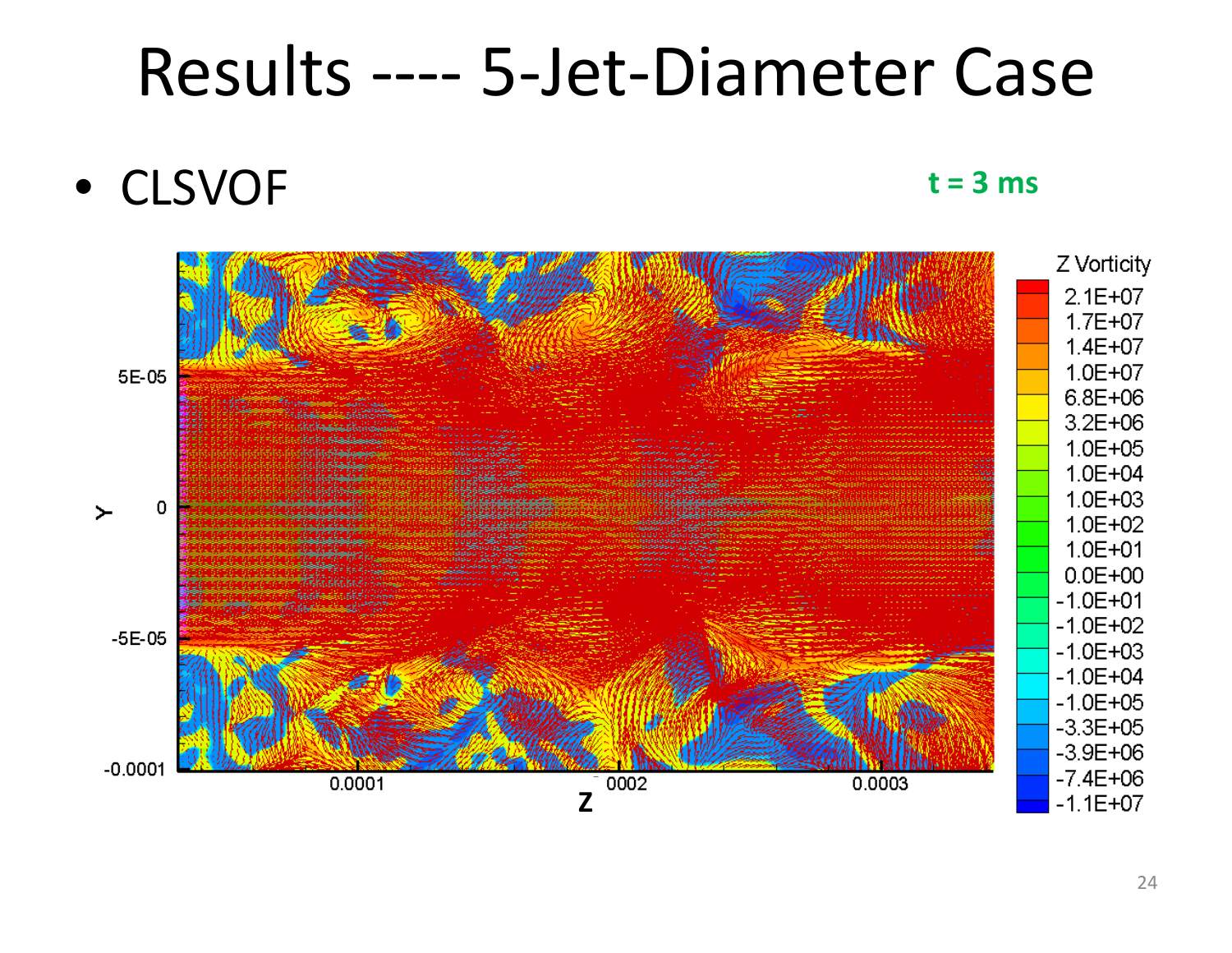![](_page_24_Figure_0.jpeg)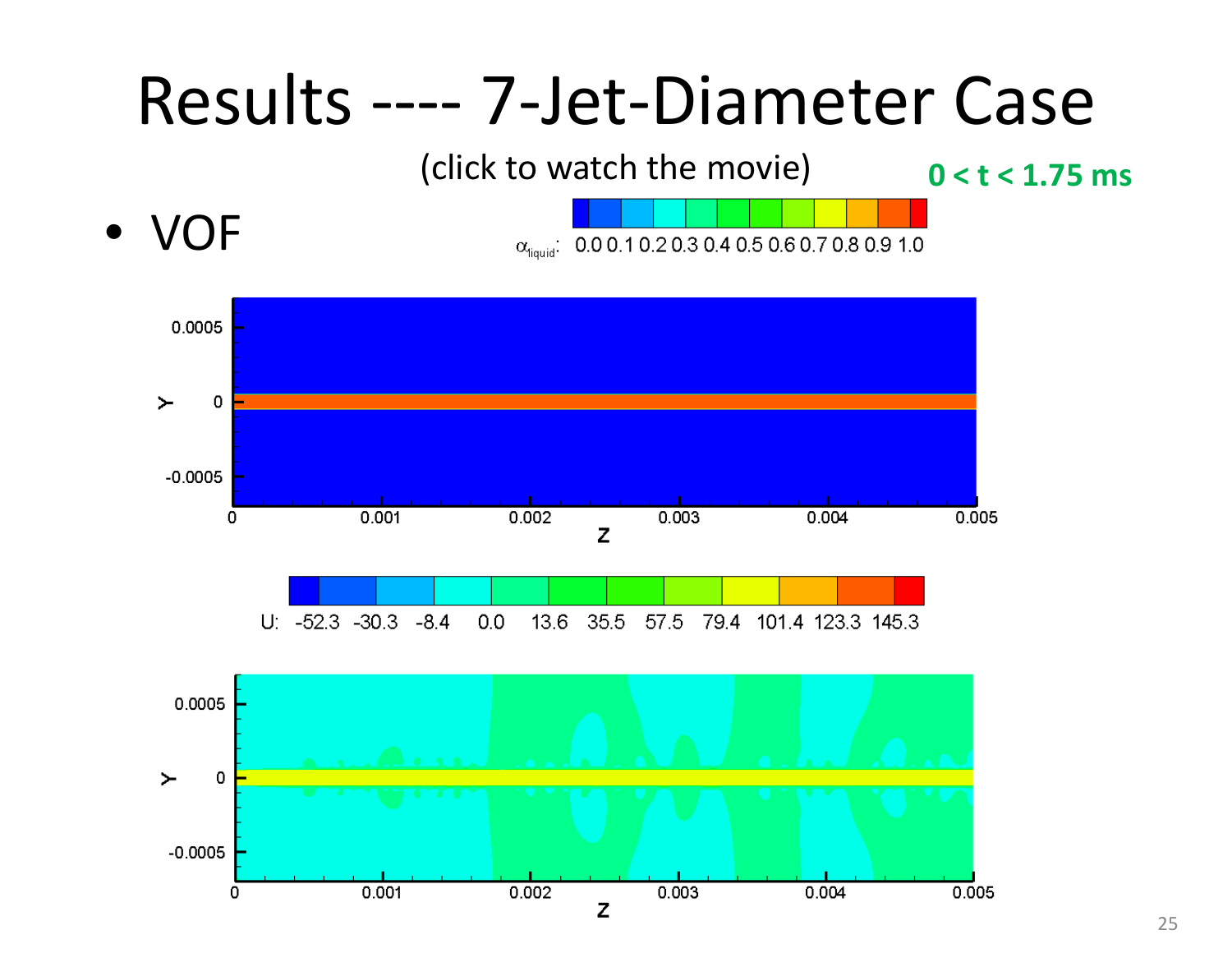#### Results ---- 7-Jet-Diameter Case

#### (click to watch the movie)

 $0 < t < 1.75$  ms

![](_page_25_Figure_3.jpeg)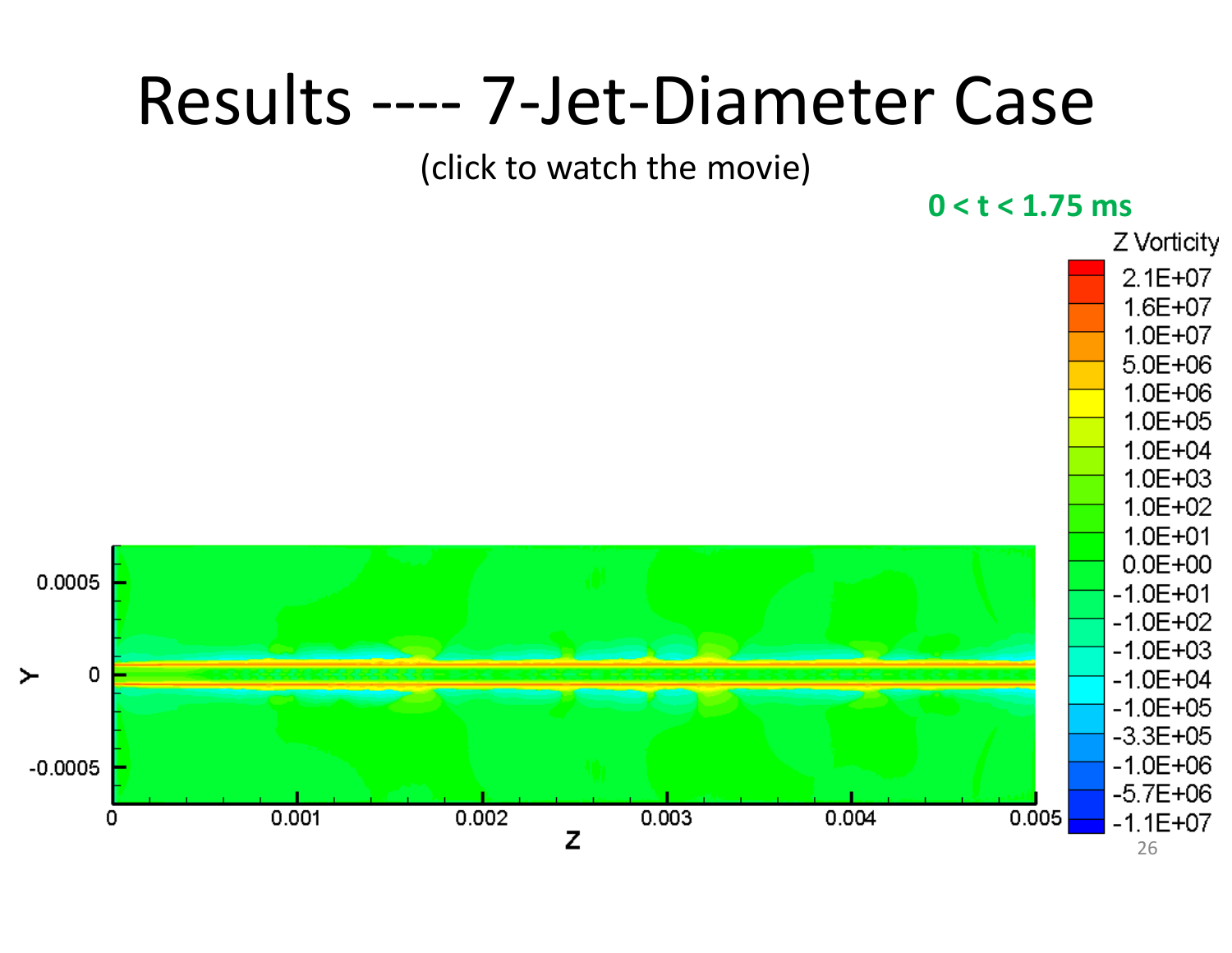### Hand Calculation

![](_page_26_Figure_1.jpeg)

Considered Range: Weber numbers ( $We_{fd}=\rho du_0$  $^{2}$   $/\sigma)$  :  $1.0$ X  $10^{\sf 2}$ -  $1.1$ X $1$   $0^{\sf 6}$ ; Reynolds numbers ( $Re_{fd}=\rho_f du_0$  $^{2}$  / $\mu_{f}$ ) : 3.4X10<sup>3</sup>-8.5X 10<sup>5</sup> ; Ohnesorge numbers ( $OH_d=\mu_f/\rho_f d\sigma)$  : 0.001‐0.017.

[2] P-K Wu and G M Faeth, Onset and end of drop formation along the surface of turbulent liquid jets in still gases, Phys. Fluids, Vol. 7, No. 11, November 1995

Surface breakup regime map for turbulent liquid jets in still gases when aerodynamic effects are small (liquid/gas density ratios are larger than 500)<sup>[2]</sup>